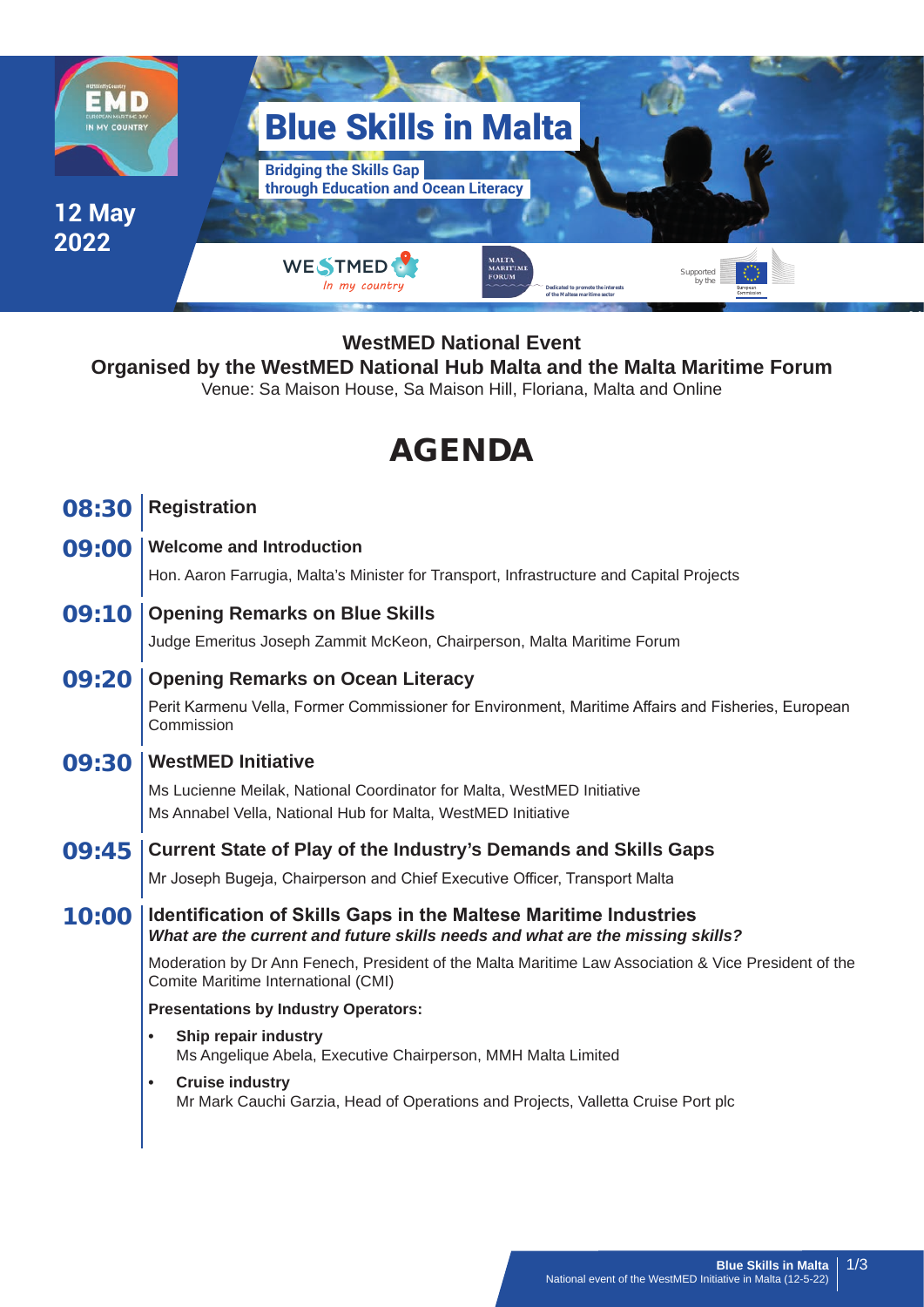

**• Terminal Operations** Mr Alex Montebello, Chief Executive Officer, Malta Freeport Terminals **• Auxiliary Services** Captain Jesmond Mifsud, Chief Pilot, Malta Maritime Pilots Cooperative Limited **• Aquaculture sector** Mr George D. Mantas, Business Development Director, AquaBioTech Group Open Discussion 11:15 **Addressing the Skills Gaps through Training, Education and Research** *What are the skills envisaged from a supply-side and what is the experience of educational and training on the design of curricula to match the industry's skills needs?* Moderation by Mr Kevin J. Borg, Chief Executive Officer, Malta Maritime Forum **Presentations by educational and training institutes : • SEA-EU Blue Economy Observatory** Dr Lisa Pace, Senior Lecturer, The Edward de Bono Institute for Creative Thinking and Innovation, University of Malta **• MaritimeMT** Captain Edwin Vella, Principal, MaritimeMT **• Malta Mooring Masters Cooperative Ltd** Captain John M. Dalli, Malta Mooring Masters Cooperative Ltd **• MCAST** Mr Eugenio Busuttil, Deputy Director, Centre for Maritime Studies, MCAST Ms Kimberly Terribile, Senior Lecturer, Centre for Agriculture, Aquatics and Animal Sciences, **MCAST • Malta's Smart Specialisation Strategy and the Platform for Mediterranean Research and Innovation (Plumtri)** Mr Omar Cutajar, Director, Policy, Strategy and Internationalisation, MCST Ms Sandrine Borg, Executive, Internationalisation, MCST Open Discussion ► *How can the educational sector address the skills gap?* ► *What measures can the industry take for the reskilling/upskilling of its workers?*

| 13:15 Blue Skills, Careers and Jobs Initiatives by the Union for the Mediterranean                                    |
|-----------------------------------------------------------------------------------------------------------------------|
| Ms Adriana Salazar, Blue Economy Expert; Water, Environment and Blue Economy Division, Union for<br>the Mediterranean |

12:15 Lunch Break